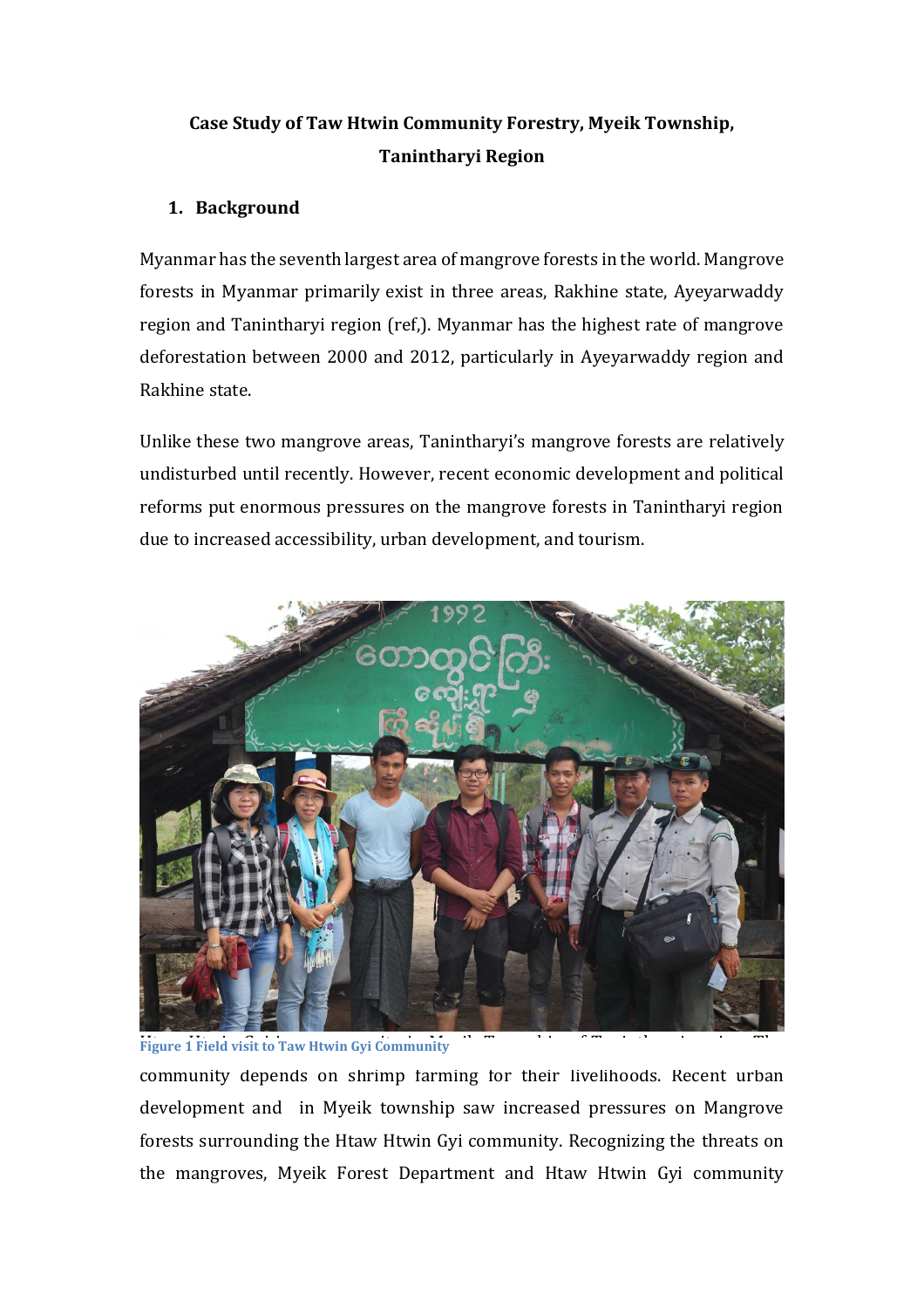established the Htaw Htwin Gyi Community Forestry in 2017. Prior to the establishment of the Community Forestry, mangroves were cleared for urban expansion and agriculture. Local communities informed that patches of mangrove forests were cleared by the outsiders to establish agricultural field and to claim the ownership of the land.

The main livelihood of the Htaw Htwin Gyi community is the traditional shrimp farming. Shrimp farming depends on healthy mangrove ecosystem for its productivity. However, in the past decade, the community has experienced the gradual decrease in shrimp catch. They believe that it is due to the degradation of the mangroves in the area. Although the community has traditionally conserved the area to sustain the production of shrimp, they lack the power to protect because the mangrove is located on a public land. The community cited the lack of ownership as the major challenge to the mangrove conservation.

In 2016, the Htaw Htwin Gyi community approached the local Forest Department to apply the conserved mangrove areas to be recognized as the Community Forestry under the Community Forestry Instruciton (2016). the application process was also helped by the Flora and Fauna International and Myanmar Green Network. The Htaw Htwin Gyi community forest is now a 300 acres mangrove forest. Of the 300 acres, there are 200 acres of natural forests and the other 100 acres are gap areas where the replanting of 20 acres annually is planned. In 2018, the community has replanted 20 acres with Avicennia species. The purpose of the CF is as follow:

- a) To conserve natural mangrove ecosystems and rehabilitate degraded areas and thereby sustaining the shrimp farming
- b) To meet the basic needs for timber of the community
- c) To improve livelihoods of the community through community forestry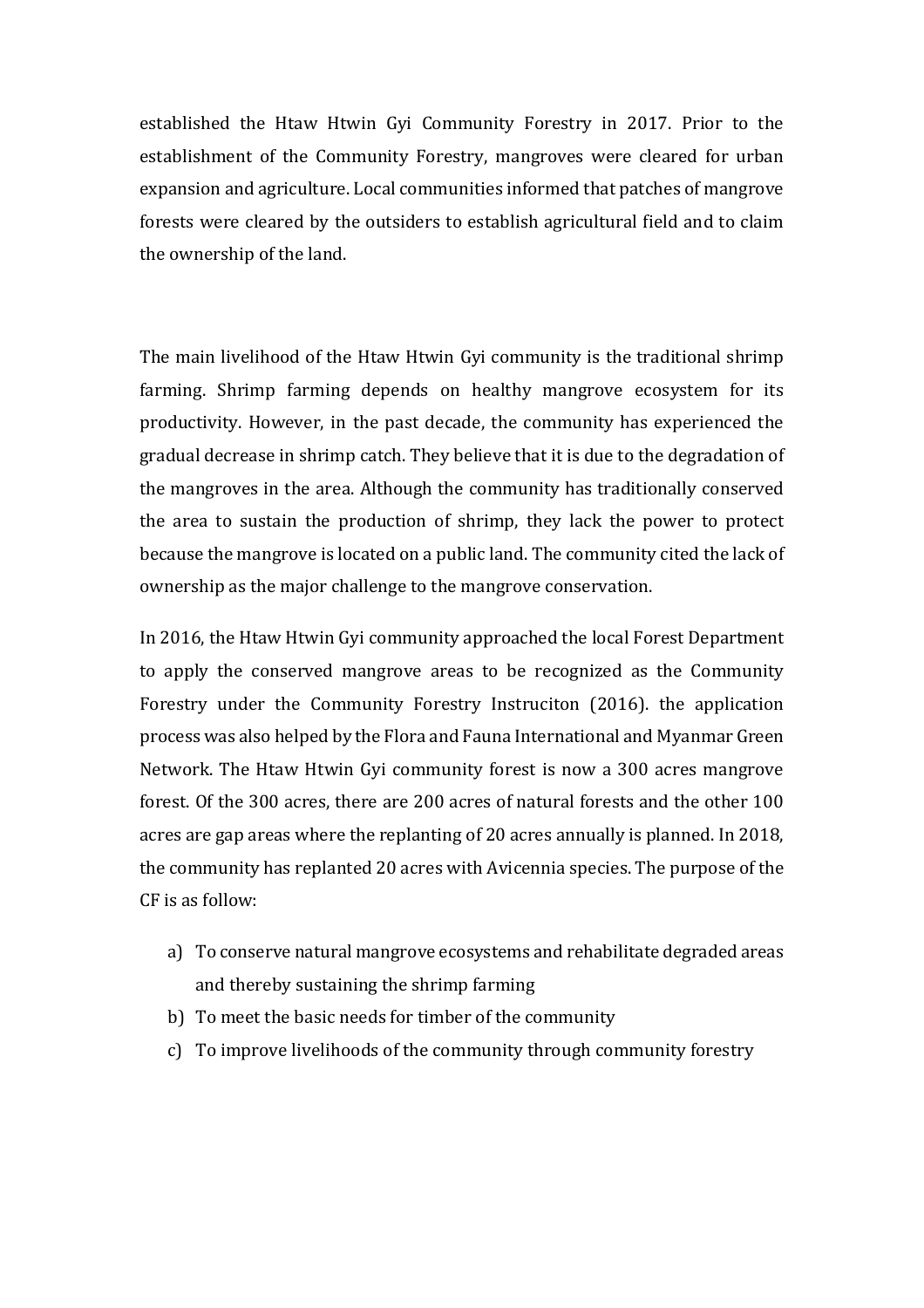

**Figure 2Taw Htwin Gyi Community Forestry**

The purpose of this study is to assess the community based mangrove rehabilitation model. To this end, we applied the "Mangrove Rehabilitation Framework' developed by the project. Therefore the following sections are divided in accordance with the mangrove rehabilitation framework.

## **2. Local site coordination**

The Taw Htwin Gyi Community Forestry is a community initiated mangrove conservation and rehabilitation project. The establishment of Taw Htwin Gyi CF dated back to 2016 when the community realized the increasing pressures on the nearby mangroves from the land prospectors. After consultations with the local Forest Department officials, the community decided to establish the Community Forestry to protect the remaining natural mangroves and to rehabilitate the depleted areas.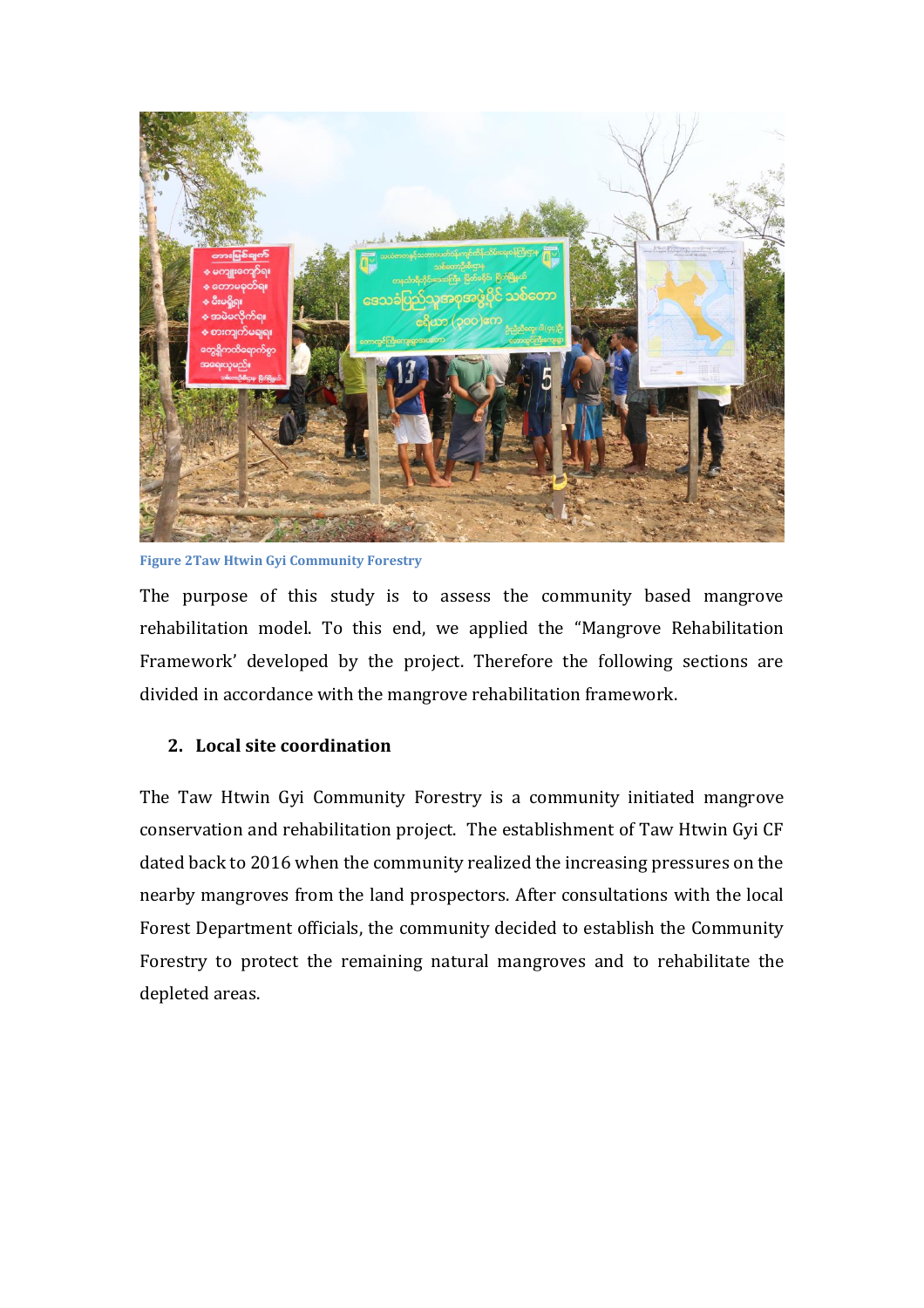Forest Department helped the community to get contact with a local NGO called Myanmar Green Network to provide the community with necessary technical and financial inputs. Myanmar Green Network (MGN) and Flora and Fauna International (FFI) facilitated the coordination meetings among the key stakeholders such as General Administration Department, Forest Department, Settlement and Land Record Department to get permissions for the CF.



Community meetings were also held to elect the chairman and management committee members for the community forestry. **Figure 3 Focused Group Discussion with members of Taw Htwin Gyi community**

#### **3. Comprehensive site assessment**

The site assessment was conducted in 2017. Forest Department organized the site assessment team and it included CF management committee members, representatives from MGN and FFI. However, the site assessment team did not involve scientists such as marine biologists or zoologists. Instead, FFI and MGN organized trainings on data collection and documentation for the community members. The site assessment team has found out that out of the 300 acres of potential CF area, about 200 acres are covered with natural mangroves and about 100 acres need to be rehabilitated. The depleted area of 100 acres are scattered throughout the CF areas and thus were proposed to restock with gap planting. The local species found in the remaining surrounding natural mangroves were used for the gap planting. The seedlings are to be cultivated in the nursery within the CF.

It is suggested that, during the site assessment, both biophysical and socioeconomic assessment should be done. However, in this project, the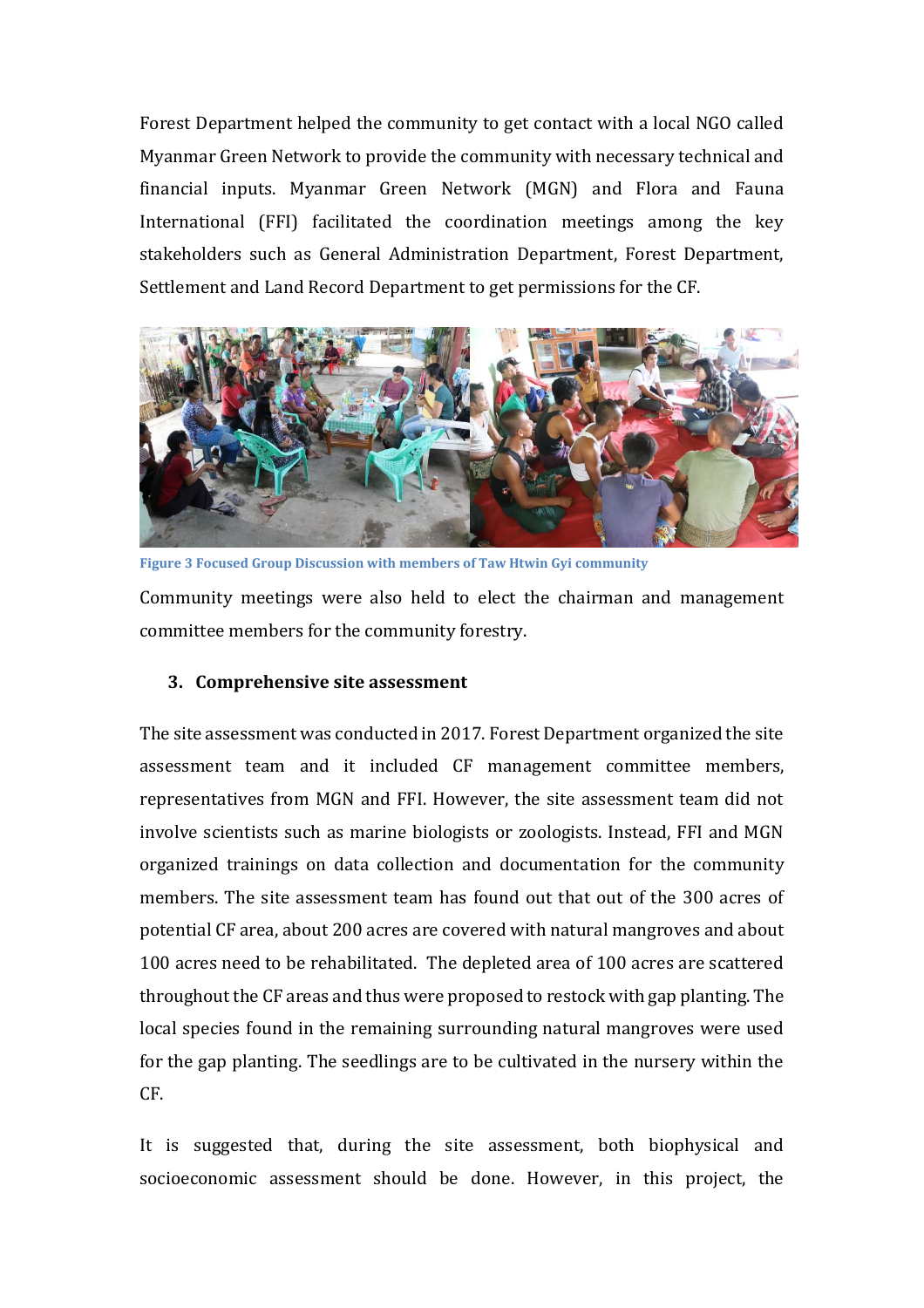assessment of socio-economic status of the community was not conducted. The reason for this was because this is a community initiated project without external funding support. Being a self initiated CF, the sense of ownership among the community members is high and all the CF members are well aware of the ownership of the CF and potential benefits they could gain from CF.





The team assessed the extent of the existing mangroves through rapid appraisal. The community members also prepared a participatory resource map to identify potential areas for restoration and conservation. Based on the field site assessment and participatory resource mapping, the CF areas were divided into different zones such as gap planting areas and natural mangrove areas. Areas for annual gap planting were also identified.

Although the site assessment team did not include any marine biologists or zoologists, the site assessment team included the CF members with high local knowledge on mangroves and foresters from Forest Department. Therefore, the selection of species and planting methods were mainly based on the local knowledge and by looking at the nearby natural mangroves.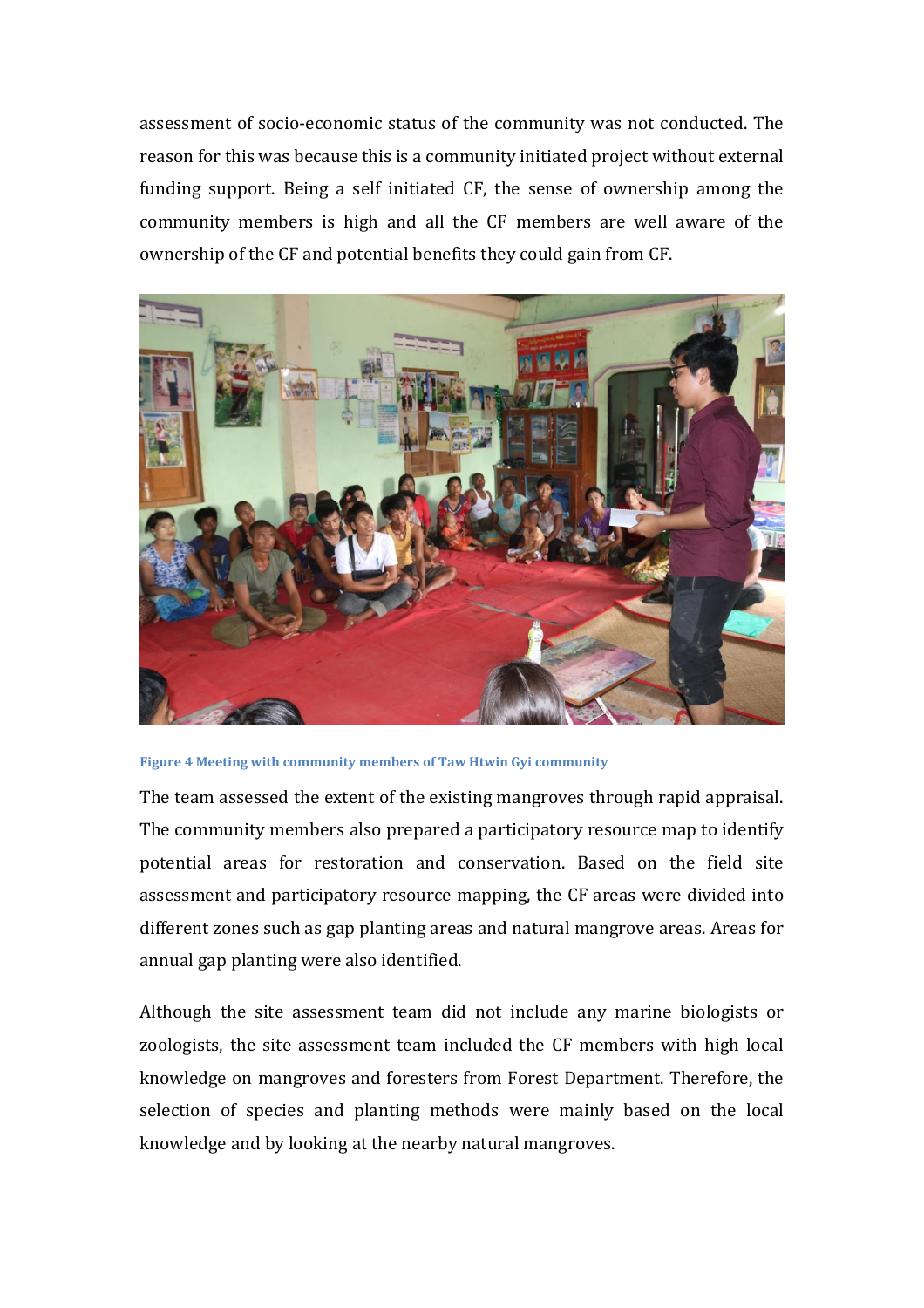## **4. Participatory mangrove rehabilitation planning**

MGN and FFI facilitated the participatory development of the management plan for the Taw Htwin Gyi Community Forestry. The management plan was developed by the management committee of the CF in consultation with the members of the CFUG. The management plan details the activities for the next five years including the rehabilitation plan for gap areas and cultural operations for the remaining natural mangroves. The management plan will be renewed at every five-year interval.

Community meetings were held during the development of the management plan. Forest Department officials were invited to those meetings and MGN took the facilitator role for the meetings. During the community meetings, the CF areas were divided into conservation zones, village use zones and rehabilitation zones.



**Figure 5 Gap planting of** *Avicennia species* **in the CF**

Selection of species for mangrove rehabilitation were based on the local knowledge of the community members and the professional knowledge of the foresters of Forest Department. Notably, species were selected based on the nearby natural growth of mangroves, elevation, tidal behaviour and tide level of the rehabilitation site. Trainings were organized during the planning stage of the CF. Forest Department provided two trainings on nursery management and seedling production. Upon the completion of the management plan, the community submitted the management plan to the Forest Department for approval.

## **5. Participatory Project Implementation**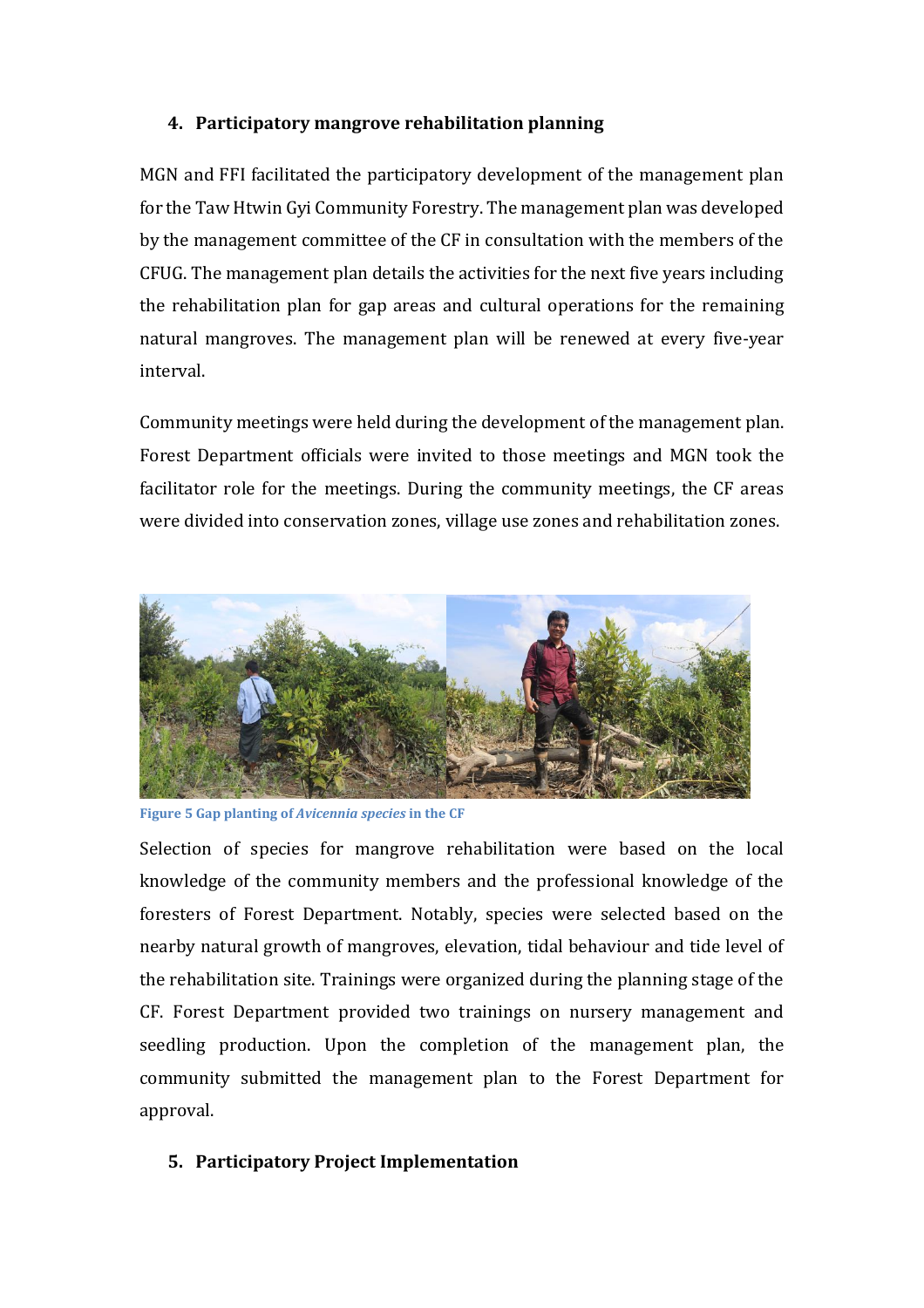Apart from the technical support, trainings and facilitation by the FFI, MGN and Forest Department, the Taw Htwin Gyi CF did not receive any funding from the donors. However, Forest Department provided the community with the necessary seedlings for the gap planting. A gap planting of 10 acres with *Avecenia species*  were planted in 2017 in the depleted areas within the CF. Another 20 acres were planted in 2018. The community plans to rehabilitate 20 acres every year until they reach a target of 100 acres. When we visited the rehabilitation sites in 2018, it was reported that about 85 % of the seedlings survive. The community also has the plan to refill the decayed seedlings. However, being an early stage of rehabilitation, it is yet to see the long term survival rate of the plants.



**Figure 6 Shrimp farming of the community**

Forest Department provided two technical trainings for nursery management practise. Forest Department also provided seedlings for the first year of gap planting in accordance with the Community Forestry Instructions. MGN and FFI also provided trainings on facilitation skills, forest management, and planting techniques for the mangroves.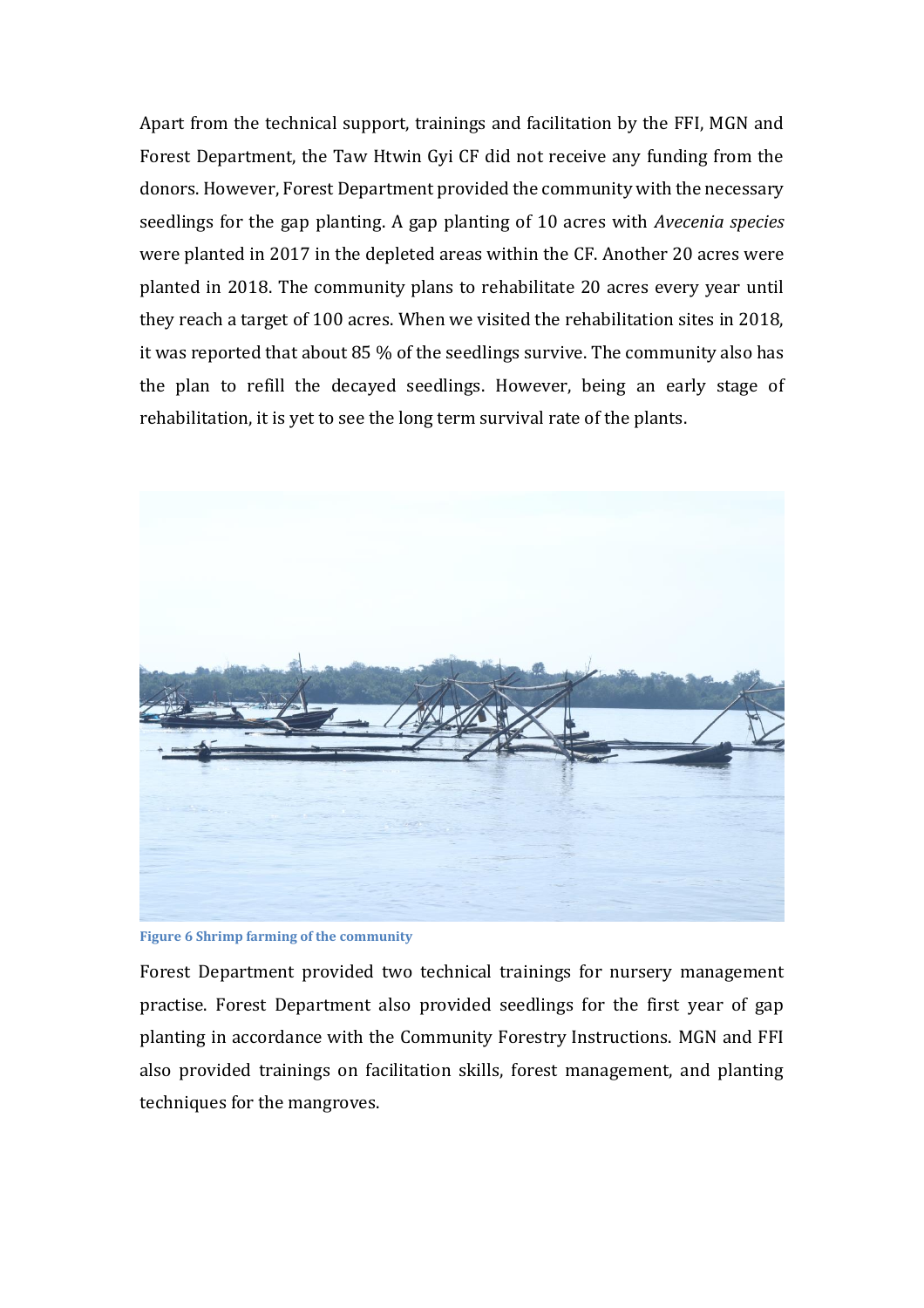The nursery is managed by the community themselves. Women are mainly responsible for the production and nurturing of seedlings.

#### **5.1 Challenges of the Taw Htwin Gyi CF**

The Taw Htwin Gyi CF was established because the community feared that the mangroves would disappear due to the land confiscation and land clearing of the local businessmen. Therefore, the community endeavoured to be legally recognized the surrounding mangroves as the community forests and to rehabilitate and conserve the delegated areas. Notwithstanding these efforts, land confiscations and land conflicts remain a major threat because of the increased demand for land in the region.

Tanintharyi region, particularly Myeik District, is a popular tourist destination in Myanmar. Myeik archipelago is a tourist hotspot nowadays. Myeik is the largest city and the archipelago and is a local hub. With the development of the tourism, Myeik city itself has expanded and water fronts are in high demand for hotel construction. As a result, the water front land which are covered with mangroves are in high demand for urbanization. At the interview with the chairman of CF, he reported that businessmen from Myeik cleared the mangroves near their village and practised some cultivation with the hope that they could claim the ownership of the land later. We also saw that the a proposed mangrove eco-park, which was formerly under the management of Myiek University, is being transformed into a new suburb of the Myeik city.

The community reported that another major challenge for the sustainability of the CF is the availability of fund for conservation and rehabilitation. Being a selfinitiated CF without external funding, it is challenging for the community to raise funds required for the rehabilitation works. At the initial stage of the CF establishment, MGN and FFI covered the costs for organizing trainings, participatory resource mapping, participatory planning and zonation of the CF.

Other challenges for the CF include cattle grazing and encroachment of rice farm and aquaculture.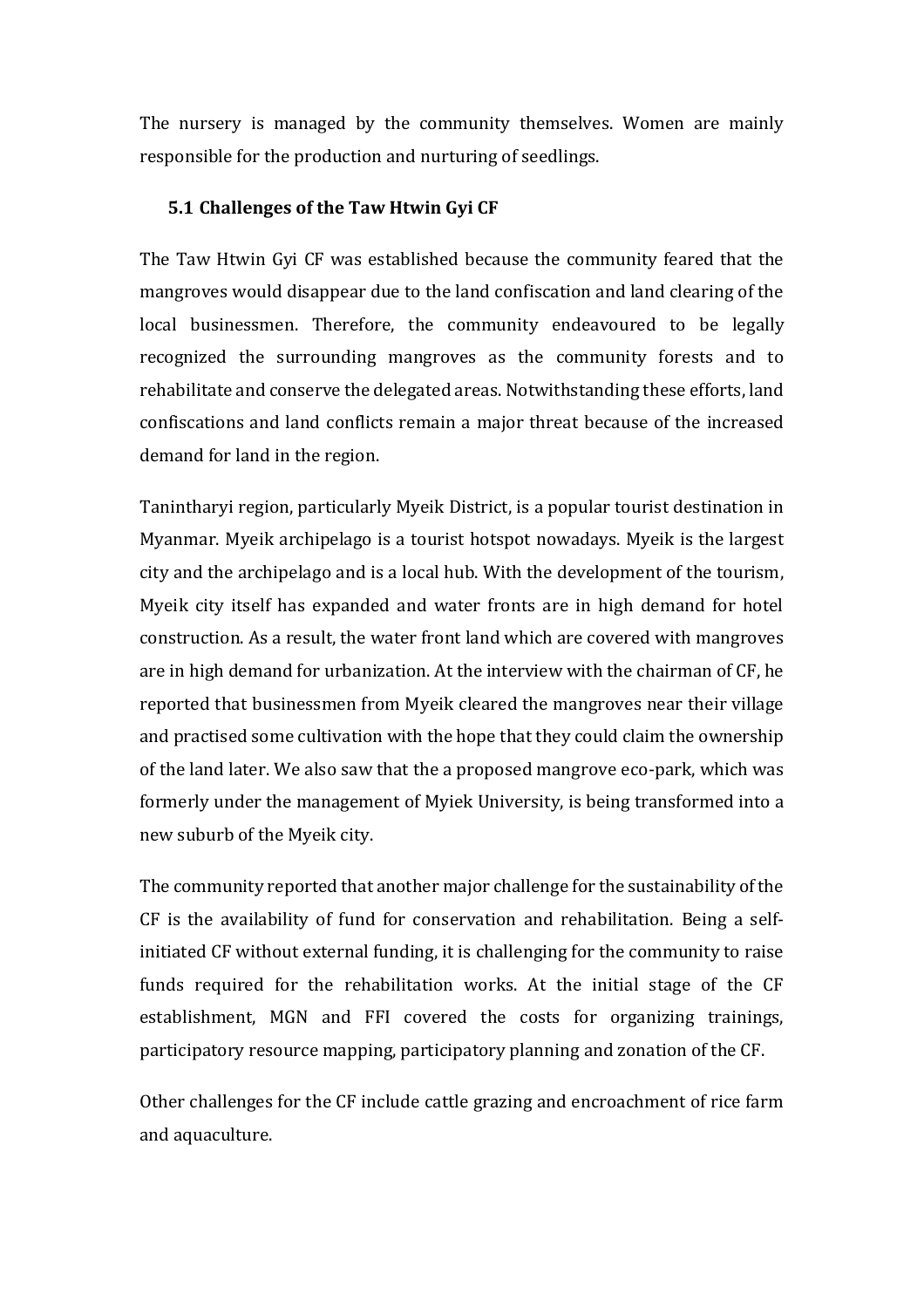#### **6. Participatory Monitoring and Evaluation**

The Taw Htwin Gyi community has organized an internal audit team in accordance with the Community Forestry Instructions. The audit team nor only audits the financial matters but also monitors and assesses the activities of the CF. However, they do not have a systematic framework for monitoring and evaluation of the CF.

On the other hand, as required by the Community Forestry Instructions, Forest Department monitors and evaluates the successes of activities of the CF every year. Forest Department also ensures that the community undertakes the activities outlined in the management plan and assesses whether they community is implementing the management plan properly. The evaluation team also includes members of management committee of the CF.

#### **7. Lessons Learned**

The Taw Htwin Gyi Community Forestry was certified as the CF in 2018. Therefore, it is still early to assess whether the CF is successful. However, Forest Department reported that the Taw Htwin Gyi CF is very encouraging and has the potential to be successful. The motivation of the community is relatively high because of the economic interests from shrimp farming. There are also potential for additional income generation from CF such as by growing sea grass within the CF. Forest Department and Taw Htwing Gyi Community Forest Users Group reflects upon the success factors for the CF as follow:

- High motivation of the community to conserve and rehabilitate mangroves
- Economic incentives from CF by sustaining shrimp farming
- Potential income from CF by income generating activities such as sea grass
- Selection of the species for restoration based on the nearby natural growth, elevation, tide level and local knowledge
- Active participation of the community members
- Technical trainings provided by FD, MGN and FFI
- Inclusive community meetings with all the members (including men and women) of the CF